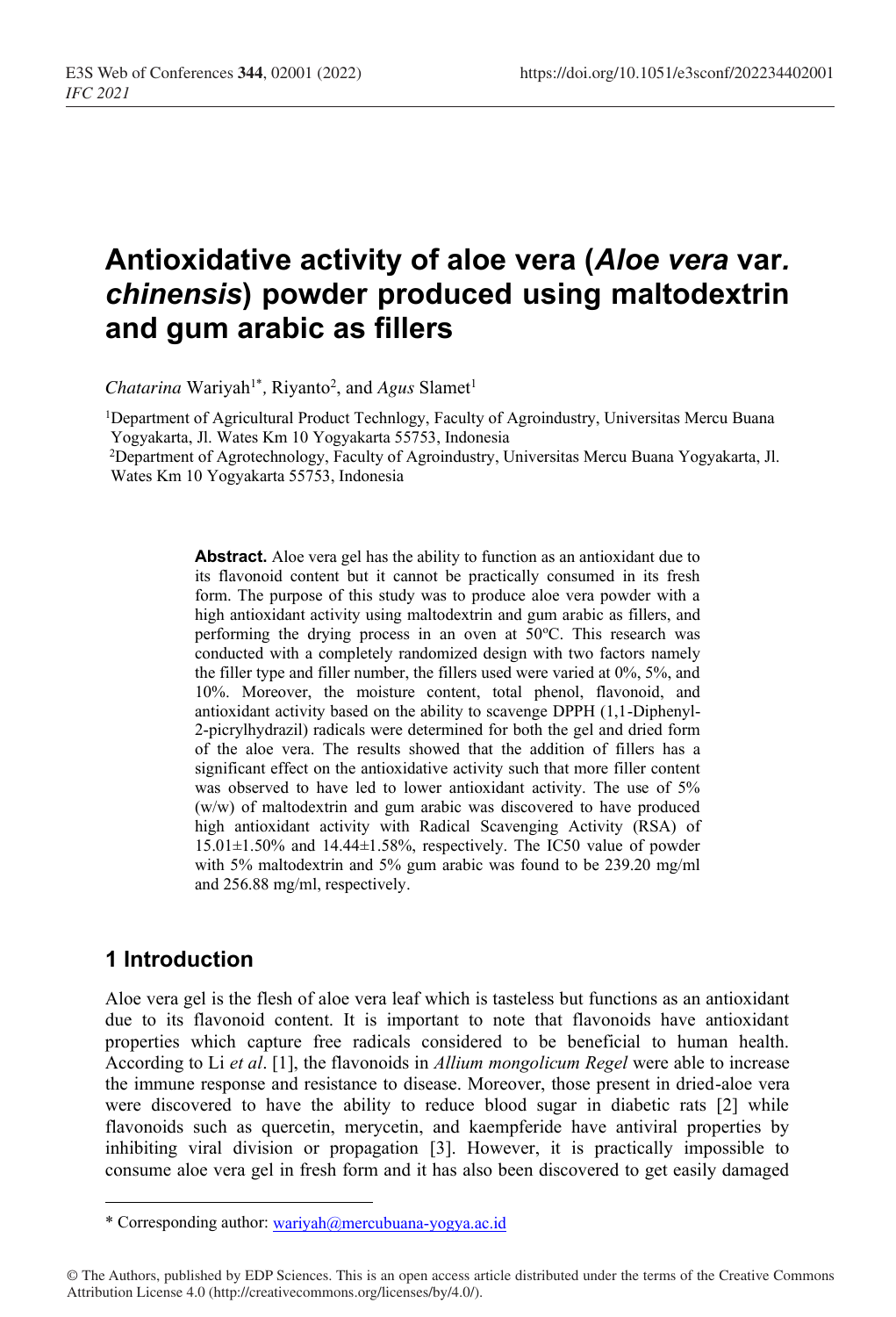in this form, therefore, there is a need for its processing into more practical products for easier use.

Several studies have been conducted to produce a powdered form of materials containing flavonoids through the use of fillers. Setjadji and Sukasih [4] processed Shallot *(Allium cepa* var. *ascalonicum* L.) into powder using maltodextrin filler mixed with cassava starch and the results showed the maltodextrin was able to inhibit the decrease in the antioxidant activity of phenolic compounds. Wariyah and Riyanto [5] also processed aloe vera gel into powder through the use of 2.5% maltodextrin as a filler and the findings indicated a fairly high antioxidative activity of the powder with a Radical Scavenging Activity (RSA) value of 35.59±2.65%. Moreover, Hassani *et al.* [6] found the use of gum arabic as an encapsulating agent for gallic acid was able to increase the resistance of antioxidant activity during drying as evident in the RSA value of 25.4% in gallic acid and 35.6% in gallic acid nanocapsules with gum arabic. Therefore, it is necessary to evaluate the effect of adding maltodextrin and gum arabic to the processing of aloe vera powder.

The main method currently applied in producing aloe vera powder is the spray drier due to its ability to ensure high antioxidant activity of the product but it has been discovered to be less applicable and its low efficiency. Therefore, this study was conducted to produce aloe vera powder with a high antioxidant activity using maltodextrin and gum arabic as fillers, and performing the drying process in an oven at 50°C.

# **2 Materials and method**

#### **2.1 Materials**

The raw material used in this study was aloe vera (*Aloe vera* var *cinensis*) leaves harvested at the age of 2 years and purchased from aloe vera farmers in Argodadi Village, Sedayu District, Bantul Regency, Special Region of Yogyakarta, Indonesia. The gum arabic and maltodextrin were purchased from Bratacho Chemika, while the chemicals for the antioxidant activity analysis with pro-analytical qualifications were from Merck (Darmstadt, Germany) except for the gallic acid, quercetin, and 1,1-Diphenyl-2 picrylhydrazil (DPPH) obtained from Sigma Aldrich Chemical Co. (St. Louis, MO, USA).

### **2.2 Method**

This research was conducted in a completely randomized design using two factors which are the type and amount of filler. The maltodextrin and gum arabic used as fillers were varied at 0%, 5%, and 10% while the control treatment was dried-aloe vera without filler. Moreover, the processing of aloe vera powder was according to [7] and it was based on the stability of the antioxidant activity [8]. The aloe vera leaves were peeled and washed in running water to remove the skin and mucus, drained, cut into small pieces, and mashed with a blender (Philip CR 2115). This was followed by the addition of the predefined variations of maltodextrin and gum arabic to the gel slurry after which the mixture was dried in an oven (Memmert DIN 40050 IP 20) at a temperature of  $50^{\circ}$ C to a maximum moisture content of 12%.

Preparation of sample (fresh or powder) for chemical analysis referred to [9] with modification by using 80% ethanol as solvent [10]. Aloe vera leaves were peeled and washed simultaneously, and the clear gel sliced into 3 mm and then was mashed with blender. Two grams of mashed gel or powder were extracted with 20 ml of an 80% ethanol solution using a homogenizer at room temperature and protected from light for 1 h. The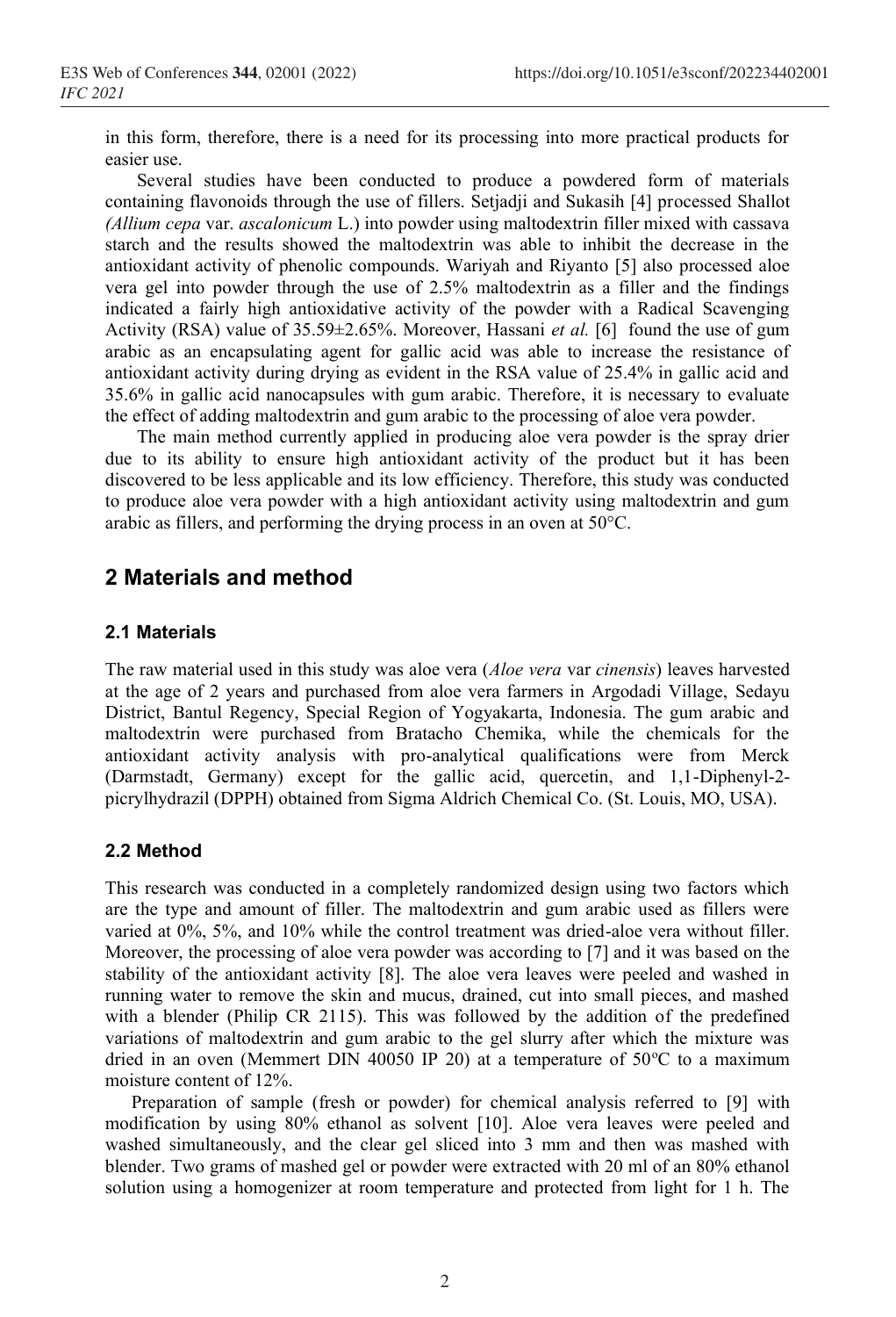solution was filtrated through Whatman paper No.2 and the supernatant was used for analysis of antioxidant activity, total phenolic content and flavonoid.

Chemical analysis was conducted on both the gel and powder of the aloe vera with focus on the moisture content evaluated using the static gravimetric method [11], total phenol on the extract calculated based on the gallic acid equivalent (GAE) using the Folin-Ciocalteu method, and flavonoid determined based on the quercetin equivalent through the colorimetric method [12]. Moreover, the antioxidant activity of the samples was determined based on the ability to scavenge DPPH radicals [9] through the use of a Spectrophotometer (Shimadzu UV mini-1240) at 517 nm to measure the decrease the reduction of the DPPH radical in the samples, while the IC50 value was determined with reference to [13].

### **2.3 Design Experiment**

The experimental design was a completely randomized design and the difference between the treatments was determined using the F-test while the significant difference between samples was evaluated through the Duncan's Multiples Range Test (DMRT) [14]. The data were analyzed using SPSS for Windows 13.

# **3 Results and Discussion**

### **3.1 Chemical properties of aloe vera gel**

The results presented in Table 1 showed the moisture content of aloe vera gel was  $99.07\pm0.24\%$  and this is similar to the  $98.93\pm0.06\%$  reported by [15], while the phenol content was found by  $[16]$  to be 16.50 mg GAE/g extract. Moreover,  $[17]$  found the flavonoid content to be  $24.99\pm2.42$  mg/g extract. This means the values from this study were lower due to the differences in the varieties used as indicated by the fact that Aloe vera var chinensis was used in this present study and this is different from the Aloe vera barbadensis miller variety used in others. It is also important to note that there are variations in the method of extracting the samples. Moreover, the antioxidant activity of the aloe vera gel was recorded to be  $15.73 \pm 0.22\%$  based on the RSA value while [18] had 13.52.%. These values are influenced by the phenol content in each aloe vera variety such that a high value indicates higher phenol content.

| $100 \times 10^{14}$                            |                  |  |  |  |
|-------------------------------------------------|------------------|--|--|--|
| Component                                       | <b>Number</b>    |  |  |  |
| Moisture $(\% )$                                | $99.07 \pm 0.24$ |  |  |  |
| Total phenol ( $\mu$ g GAE/g dry matter)        | $470.16\pm40.31$ |  |  |  |
| Flavonoid ( $\mu$ g quercetin eq./g dry matter) | $17.44 \pm 1.34$ |  |  |  |
| RSA (%)                                         | $15.73 \pm 0.22$ |  |  |  |

| Table 1. Moisture content, total phenol, flavonoid, and antioxidant activity of |               |  |  |
|---------------------------------------------------------------------------------|---------------|--|--|
|                                                                                 | aloe vera gel |  |  |

### **3.2 Chemical properties of aloe vera powder**

The chemical components of the aloe vera powder presented in Table 2 showed that the moisture content was significantly different as indicated by the values which ranged between 7.32% and 10.14%. This is analogous to the spice powder according to the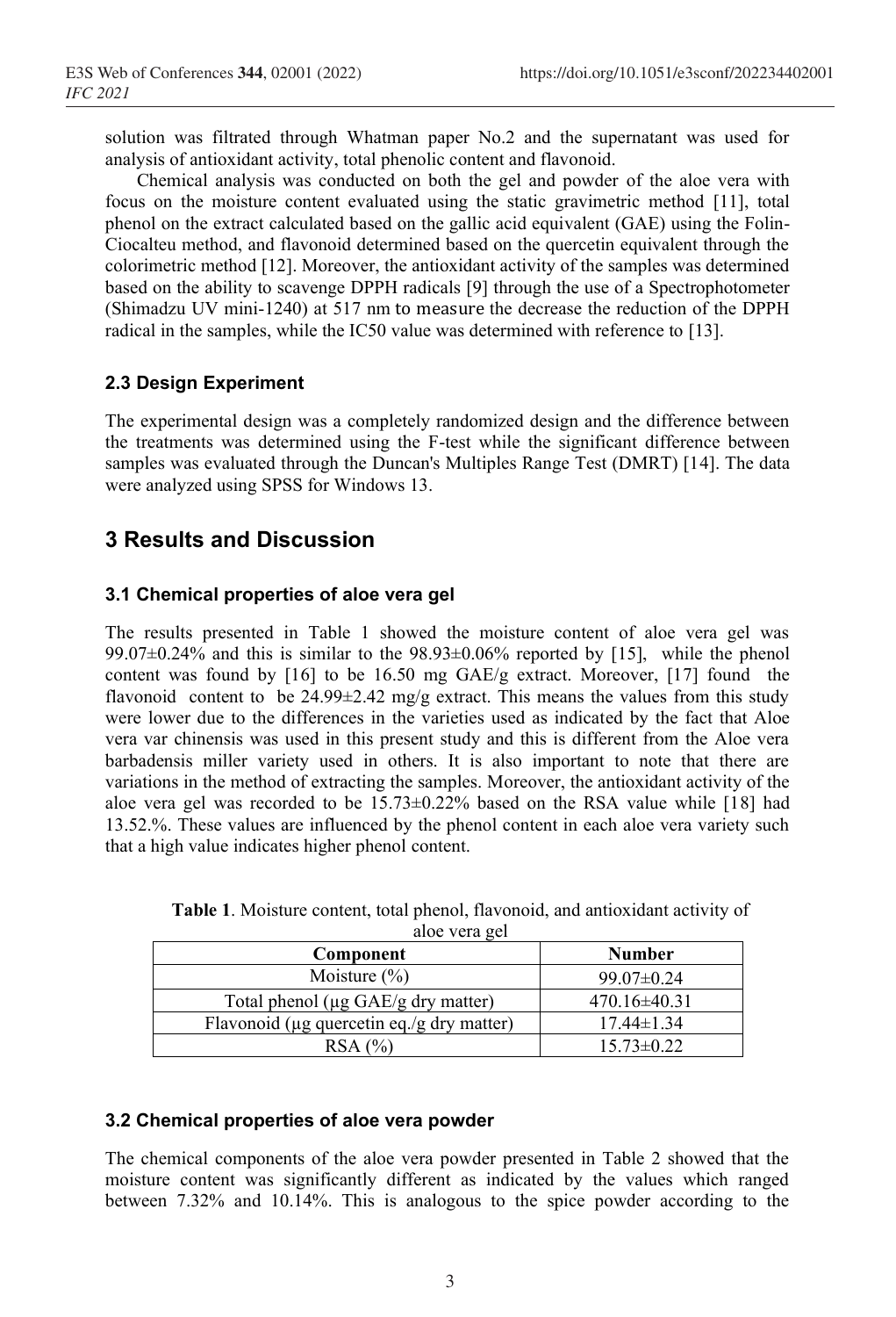Indonesian National Standard (SNI 01-3709-1995) which is required to have a maximum of 12%.

| Aloe vera       | <b>Moisture</b>               | Total phenolic*               | Flavonoid*                   | $RSA*$                        |
|-----------------|-------------------------------|-------------------------------|------------------------------|-------------------------------|
| powder          | $(\%)^*$                      | $\mu$ g/g dry                 | $\mu$ g/g dry                | $\frac{0}{0}$                 |
|                 |                               | matter                        | matter                       |                               |
| Dried-aloe vera | $8.22 \pm 0.65$ <sup>ab</sup> | 54.93 $\pm$ 2.28 <sup>d</sup> | $3.05 \pm 0.96^b$            | $82.92 \pm 2.43$ <sup>d</sup> |
| (control)       |                               |                               |                              |                               |
| Added with 5%   | $7,32 \pm 1.26^a$             | $10.36 \pm 1.18^b$            | $0,19\pm0.12^a$              | $15.01 \pm 1.50$ <sup>c</sup> |
| maltodextrin    |                               |                               |                              |                               |
| Added with 10%  | $7.58 \pm 1.33$ <sup>a</sup>  | $8.06 \pm 2.34$ <sup>a</sup>  | $0.20 \pm 0.05^{\text{a}}$   | $12.34 \pm 2.80^a$            |
| maltodextrin    |                               |                               |                              |                               |
| Added with 5%   | $10,14\pm2.56^{\circ}$        | $15.30 \pm 1.65$ <sup>c</sup> | $0.23 \pm 0.09^a$            | $14.44 \pm 1.58$ °            |
| gum arabic      |                               |                               |                              |                               |
| Added with 10%  | $8,32\pm0.11^{ab}$            | $13.76 \pm 1.03$ <sup>c</sup> | $0.40 \pm 0.13$ <sup>a</sup> | $13.31 \pm 2.43^b$            |
| gum arabic      |                               |                               |                              |                               |

**Table 2**. Moisture content, total phenol, flavonoid, and antioxidant activity of aloe vera powder

\*Mean in a column with similar superscript are not significantly different at  $\alpha = 0.05$ .

Table 2 shows the total phenols and flavonoids of the aloe vera powder were significantly different such that the addition of more filler was observed to be reducing the phenol content while there was no significant difference with the addition of 5 and 10% gum arabic and maltodextrin. Moreover, Ioannou *et al*. [19] reported that flavonoids are very sensitive to environmental conditions such as temperature, oxygen, light, and pH which have the ability to cause degradation and changes in the structure of antioxidant compounds, thereby, reducing the antioxidant activity.

According to Table 2, there are significantly difference between phenol content between filler adding samples. The results showed that gum arabic reduced the phenol and flavonoid lower than maltodextrin. This is in line with the findings of [20] that the Japanese quince powder (*Chaenomeles japonica*) with maltodextrin filler was more physically porous while the gum arabic is a hydrocolloid which functioned as a stabilizer [6] and this means it was able to increase the resistance to heat during drying. Moreover, the use of gum arabic in propolis extracts with high levels of phenols was found to be more effective in preventing phenol degradation than maltodextrin or inulin [21]. However, the total phenols and flavonoids of the aloe vera powder without filler were discovered to be the highest and this was associated with the proportionally higher content of the gel in the control treatment due to the absence of fillers.

### **3.3 Antioxidative activity of aloe vera powder**

The antioxidant activity of the aloe vera powder was expressed as the Radical Scavenging Activity (RSA) which is associated with the ability to scavenge DPPH radicals as indicated in Table 2. The DPPH is represented with the purple color and the intensity was observed to be reduced as the antioxidants capture the radicals. This was further indicated by the absorbance values in Figure 1.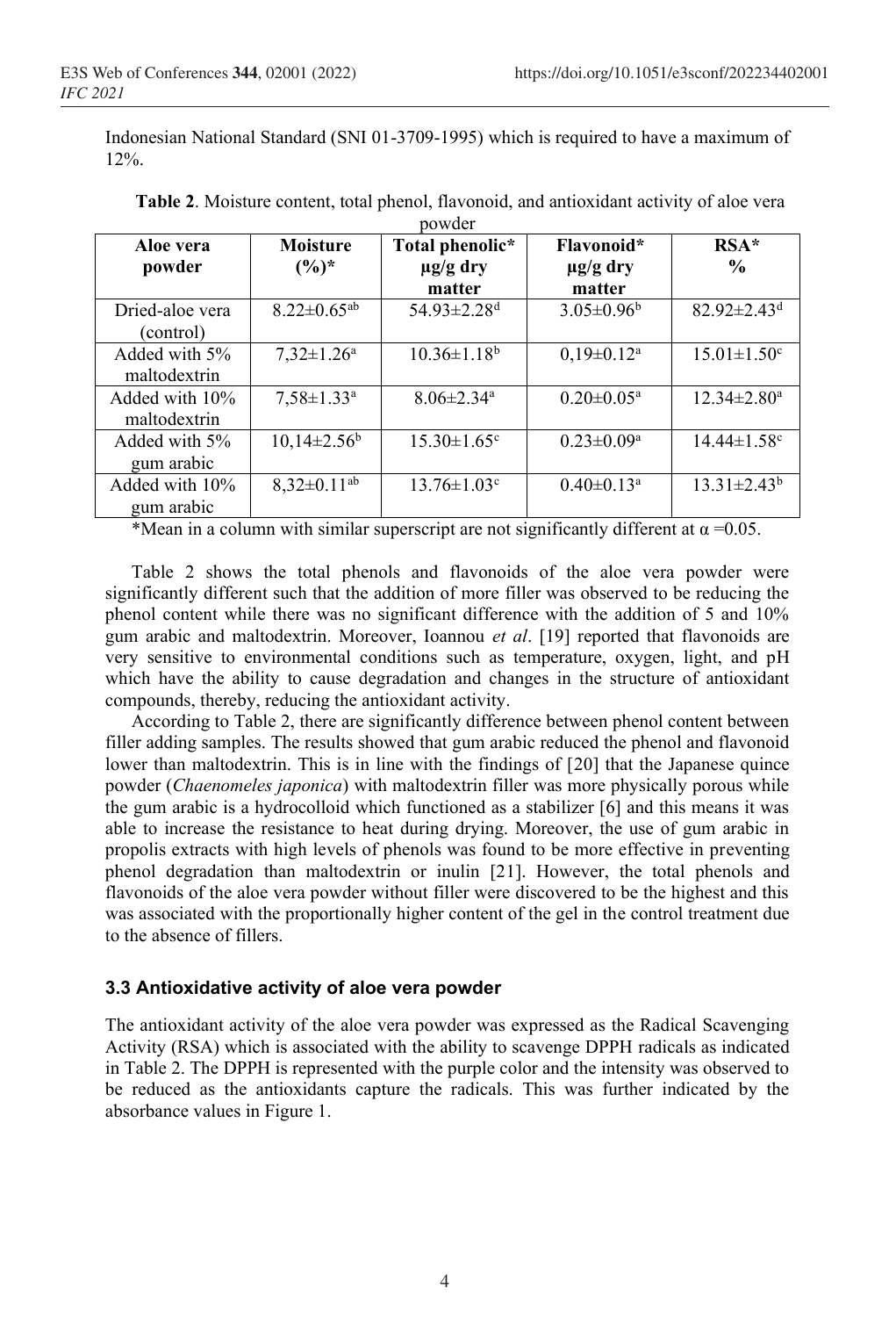

Fig 1. Profile of antioxidative activities of aloe vera powders during incubation.

Figure 1 shows the relationship between the incubation time and absorbance of aloe vera powder sample with the DPPH solution and the intensity of the purple color or absorbance at 517 nm wavelength was discovered to have decreased with the long incubation. A sharper decline, however, indicates the presence of higher antioxidant activity. Moreover, Table 2 shows the significant effect of the amount and type of fillers on the RSA value such that the addition of more fillers led to the reduction of the antioxidant activity. This was confirmed by the findings of [5] that the addition of more maltodextrin to the processing of instant aloe vera led to the reduction of the RSA and inhibition of lipid peroxidation based on the lower phenol content. It was also discovered that the use of 5% (w/w) gum arabic and maltodextrin produced a powder with high antioxidant activity as indicated by the RSA values of 14.44±1.58% and 15.01±1.50%, respectively. Meanwhile, the dried-aloe vera had the highest value due to the presence of a relatively higher content of phenols and flavonoids associated with the absence of fillers in the sample. This is also in line with the findings of [5] that dried-aloe vera has a higher antioxidation activity compared to samples with fillers.

The data in Table 2 showed the regression equation for aloe vera powder with high antioxidant activity after the IC50 value has been tested and this was observed for the sample with 5% maltodextrin filler and 5% Gum Arabic as indicated in Figure 2.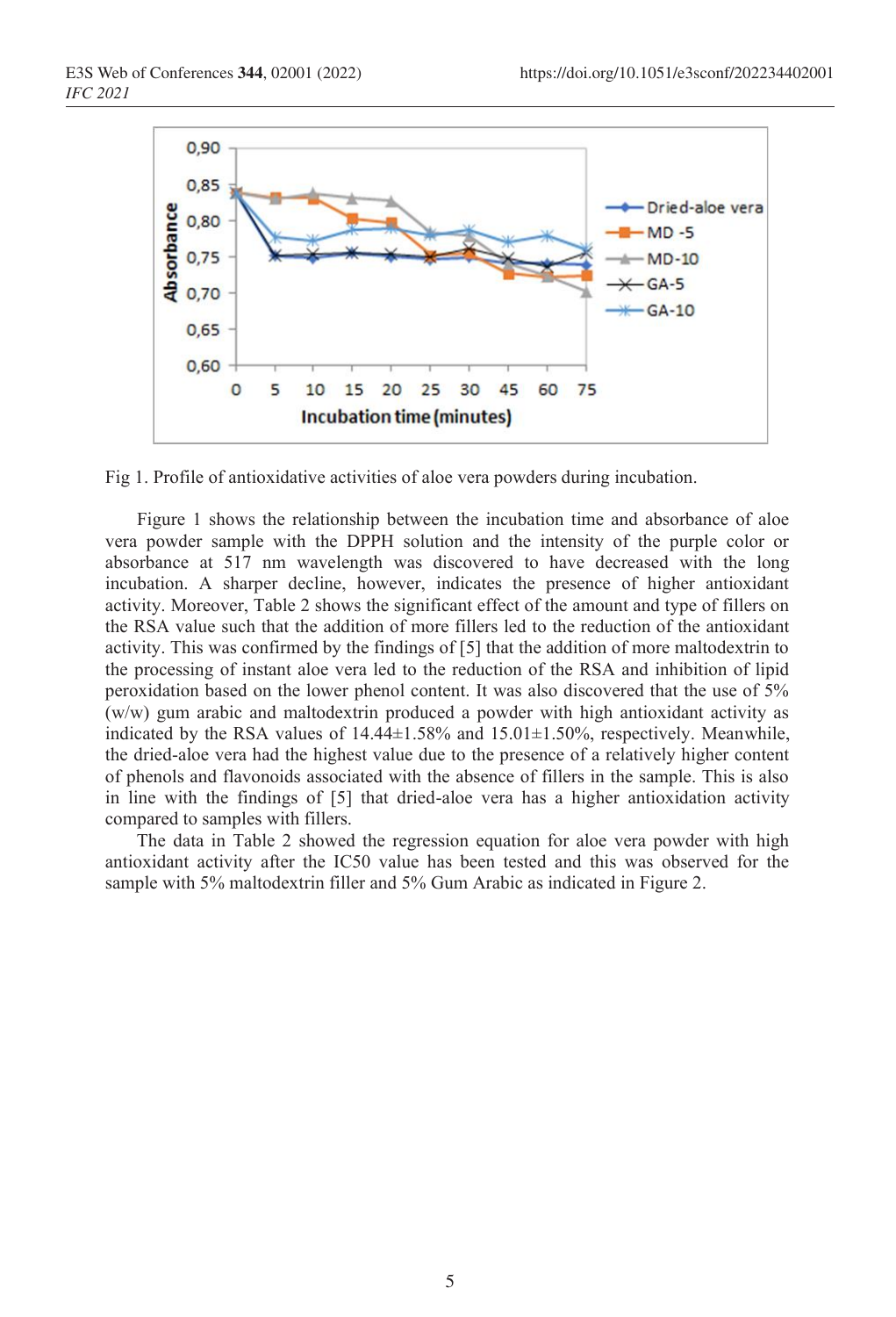

Fig 2. Relation between aloe vera powder concentration and antioxidant activity.

The regression equation was used to calculate the concentration of powder considered effective in scavenging 50% DPPH radicals or the IC50 value. According to Tristantini *et al.* [13], it is possible to calculate the IC50 value by substituting the value 50 for y to obtain IC50 (x) from the equation. Therefore, the results showed the IC50 value for aloe vera powder with 5% maltodextrin and 5% gum arabic was 239.20 mg/ml and 256.88 mg/ml, respectively. Meanwhile, the IC50 value of the water fraction (Fwater) for aloe vera extract was found by [16] to be 433 mg/L (0.433 mg/ml) and this is lower than the values obtained in this study. This means its antioxidant activity was higher based on the fact that a lower IC50 value usually indicates a higher antioxidant activity. This difference was associated with the extraction of the phenol in this study into 3 high-content fractions including the dry fraction from  $F_{\text{water}}$  which had 16.5 mg/g extract and this shows the antioxidants content was high while the IC50 value was low.

### **4 Conclusion**

The use of 5% maltodextrin or gum arabic filler in processing aloe vera powder in an oven at a temperature of  $50^{\circ}$ C was able to produce a product with high antioxidant activities which can be used in small functional food industries.

The authors gratefully thank to the Directorate of Research and Community Service, Directorate General of Higher Education, Ministry of Education, Culture, Research and Technology of the Republic of Indonesia, for financial supporting via the Higher Education Applied Research Grant 2021.

## **References**

- 1. Y. Li, M. Liang ,X. Dou, C. Feng, J. Pang, X. Cheng, H. Liu, T. Liu, Y. Wang, X. Chen., Int. J. Biological Macromolecules, **132,** 1090–1097 (2019)
- 2. Ch. Wariyah, Riyanto, Res.J.Med.Plant, **14**(3), 149-155 (2020)